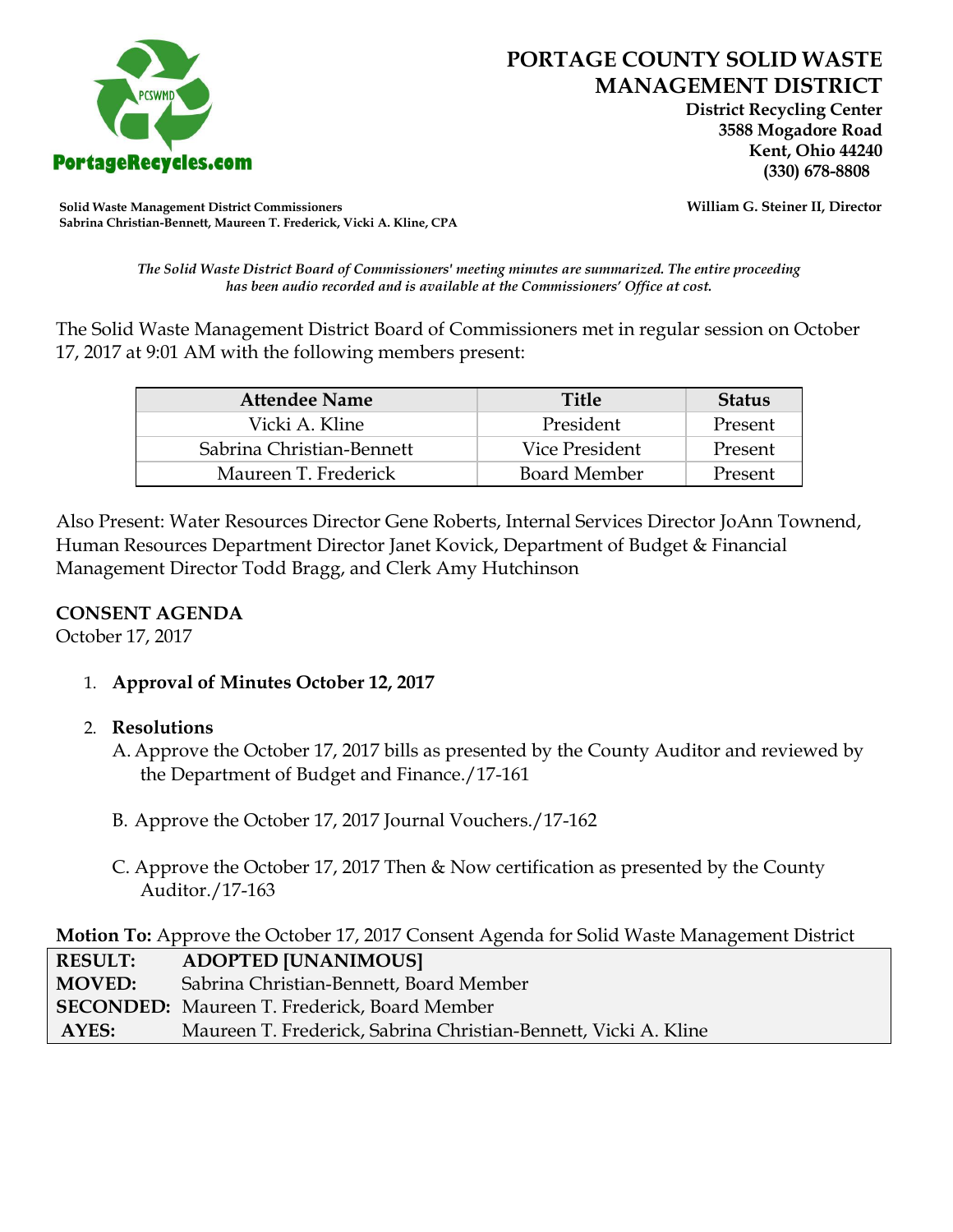# **RESOLUTION NO. 17-161 - RE: BILLS APPROVED AND CERTIFIED TO THE PORTAGE COUNTY AUDITOR FOR PAYMENT.**

It was moved by Sabrina Christian-Bennett, seconded by Maureen T. Frederick that the following resolution be adopted:

- **RESOLVED,** that the bills were approved and certified to the County Auditor for payment, contingent upon the review of the Portage County Department of Budget and Financial Management, Department of Internal Services or other designee on October 17, 2017 in the total payment amount of **\$11,217.17 for Funds 8300-8399**  as set forth in the Accounts Payable Warrant Report on file in the office of the Portage County Auditor; and be it further
- **RESOLVED,** that the District Board of Commissioners finds and determines that all formal actions of this Board concerning and relating to the adoption of this resolution were taken in an open meeting of this Board and that all deliberations of this Board that resulted in those formal actions were in meeting open to the public in compliance with the law including Section 121.22 of the Ohio Revised Code.

Roll call vote as follows:

Vicki A. Kline, Yea; Sabrina Christian-Bennett, Yea; Maureen T. Frederick, Yea;

## **RESOLUTION NO. 17-162**

This resolution was inadvertently omitted. This is for numbering purposes only.

## **RESOLUTION NO. 17-163**

This resolution was inadvertently omitted. This is for numbering purposes only.

## **Discussion:**

1. 1193 Frost Road, Streetsboro (1193 Frost Road LLC).

Director Bragg explained in August, the Board assessed charges from July 2016 to June 2017 that amounted to \$28.80 for property located at 1193 Frost Road, Streetsboro. Sometime within the course of that year, the house located on this property was torn down, but it was done without a demolition permit. The County Auditor's Office noted as of January 1, 2017, the house was no longer on the property. Once the house was removed, the owner filed to have the original parcel divided into twenty five parcels. Director Bragg is asking how the Board would like to handle the assessment charges and the Board agreed to change the assessment amount from \$28.80 to \$14.40